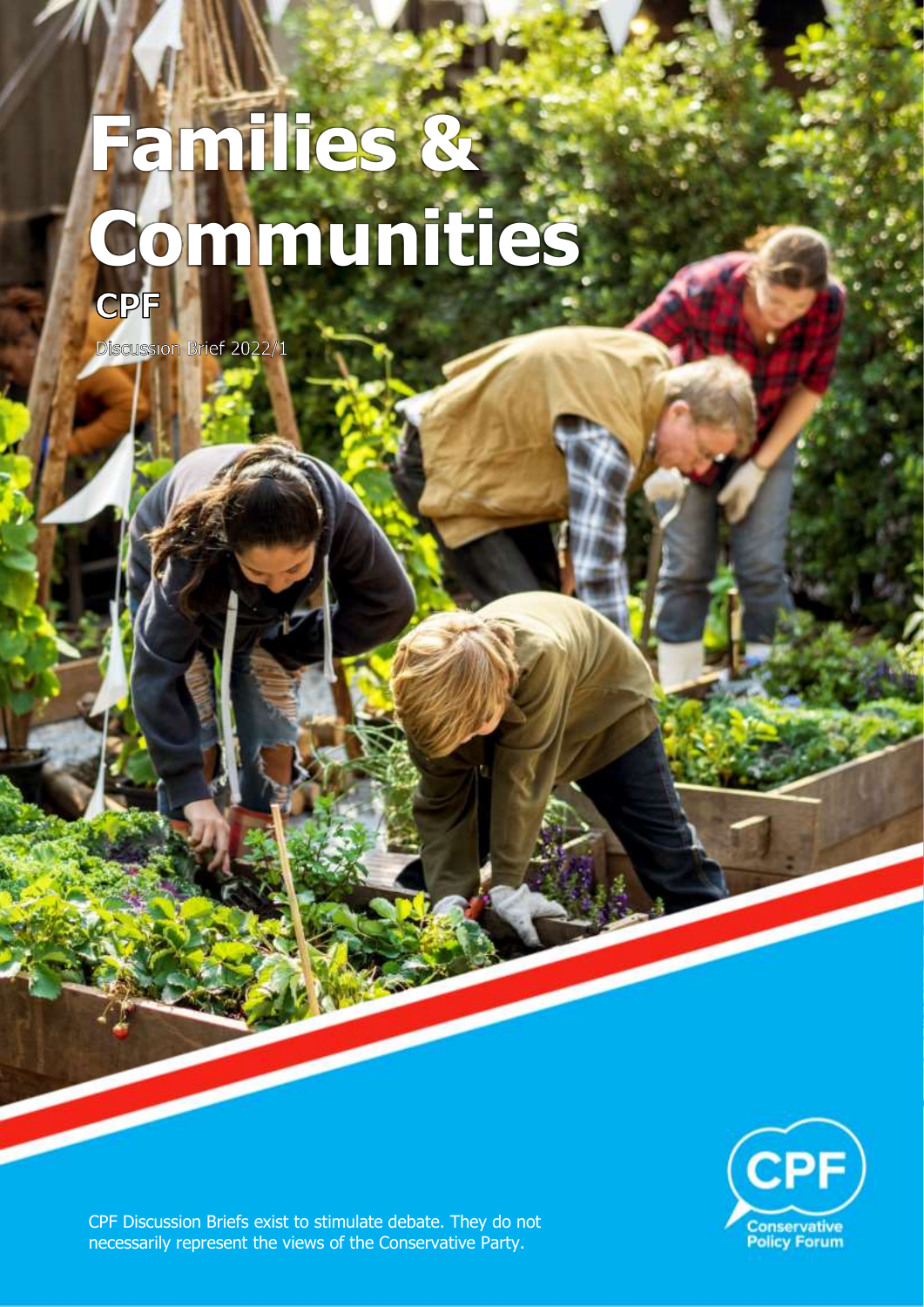

# **Contents**

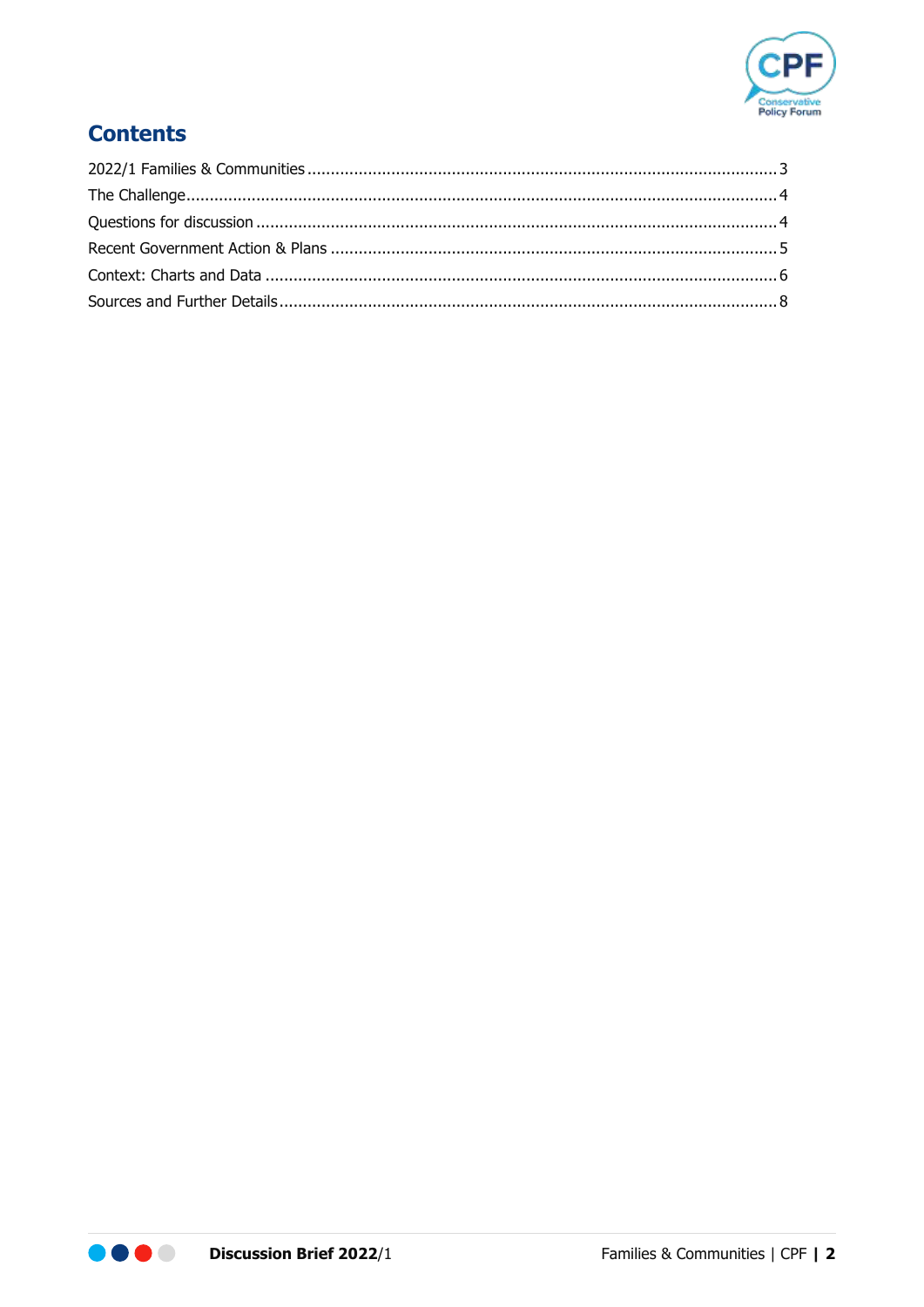

Dear Colleagues,

## <span id="page-2-0"></span>**2022/1 Families & Communities**

Thank you to everybody who participated in our consultation on Housing and Planning. This new consultation paper invites your input on how to strengthen families and communities.

Please send your responses to the questions in this paper to [CPF.Papers@conservatives.com,](mailto:CPF.Papers@conservatives.com) using the associated response form published alongside the paper on the CPF website. The deadline for submitting your response is 20th March. We aim to publish our next discussion paper, on A Dynamic and Relevant United Kingdom, on 9th May, after a campaigning break for the local elections.

A summary of responses to this consultation paper will be sent to the Prime Minister's Policy Unit, relevant Ministers, Party Chairman and CPF Chairman by mid-April. We look forward to hearing your ideas.

Kind regards,

#### **The CPF Team**

**John Hayward Anna Firth**

CPF Manager Voluntary Director

**John Penrose Peter Booth**

Chairman Vice-Chairman

[www.conservativepolicyforum.com](http://www.conservativepolicyforum.com/) [@ConservativePF](https://twitter.com/ConservativePF)

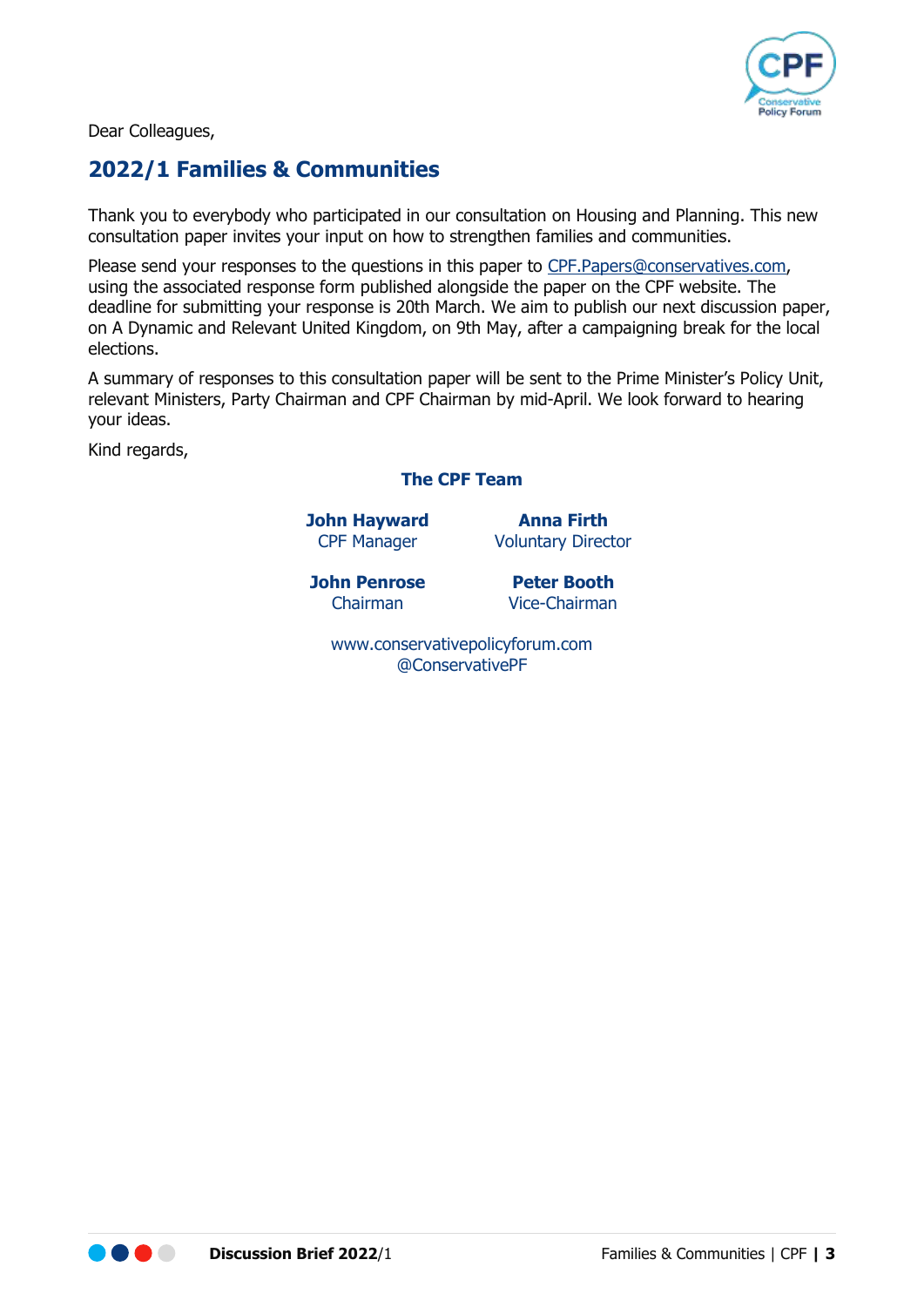<span id="page-3-2"></span>

#### <span id="page-3-0"></span>**The Challenge**

"The [Supporting Families] programme will continue to support recovery by helping children back to school, helping those who have lost their jobs get back to work, by helping young people avoid crime, protecting mental health and by tackling domestic abuse." (Eddie Hughes MP, Minister for Supporting Families, 26 March 2021) 1

In Autumn 2020, CPF Groups called for the government to "do more to back long-term, stable relationships, particularly marriage and family life" and identified childcare cost & availability as the top barrier to in-work progression.

Over the past decade, government has been in a race to provide ever more hours of childcare to working parents of three and four-year-olds. This has been welcomed by parents, however there is relatively little support available for parents of younger and older children and little flexibility for parents to use this provision in alternative ways with traditional nurseries. With the rising cost of living, the continued importance of supporting families and the moral imperative of supporting parents (mostly mothers) to make choices for their families and careers, we need to take a fresh look at the role of the state in supporting families in the 21st century.

The government's Supporting Families programme<sup>[1](#page-3-2)</sup> aims to:

- o Raise the ambition for vulnerable families, driving local services to work better together to build their resilience and help them to thrive.
- $\circ$  Drive improvements to local partnership working and data use so that vulnerable families receive the right support, at the right time. This means investing more in good practice, overcoming barriers to data-sharing and involving the voice of families in service design and commissioning (that is, its operation and performance).
- o Update our eligibility and outcomes framework to ensure it continues to reflect the needs of families and provides flexibility for authorities to respond.
- o Help local areas to work towards stronger multi-agency, data-driven local partnerships by co-designing a road map to achieving a mature local system of family support services and considering new incentives to help drive progress.
- o Using our national voice, alongside local and national networks to champion the case for early help, ensuring families get the support they need as early as possible before their problems escalate into crises and they need statutory support.

## <span id="page-3-1"></span>**Questions for discussion**

- **1.** Poll: How well does the current provision support families across the country and the income distribution? (On a scale of 0-"not at all" through 5-"adequately" to 10-"as well as possible")
- **2.** What are the biggest weaknesses in the current government offer to support families?
- **3.** Poll: How well do government policies match Conservative family values? (Same 0-10 scale as above)
- **4.** In what ways might they be improved?
- **5.** What single policy does your group think could most strengthen families and communities?
- **6.** Is there any other observation you would like to make?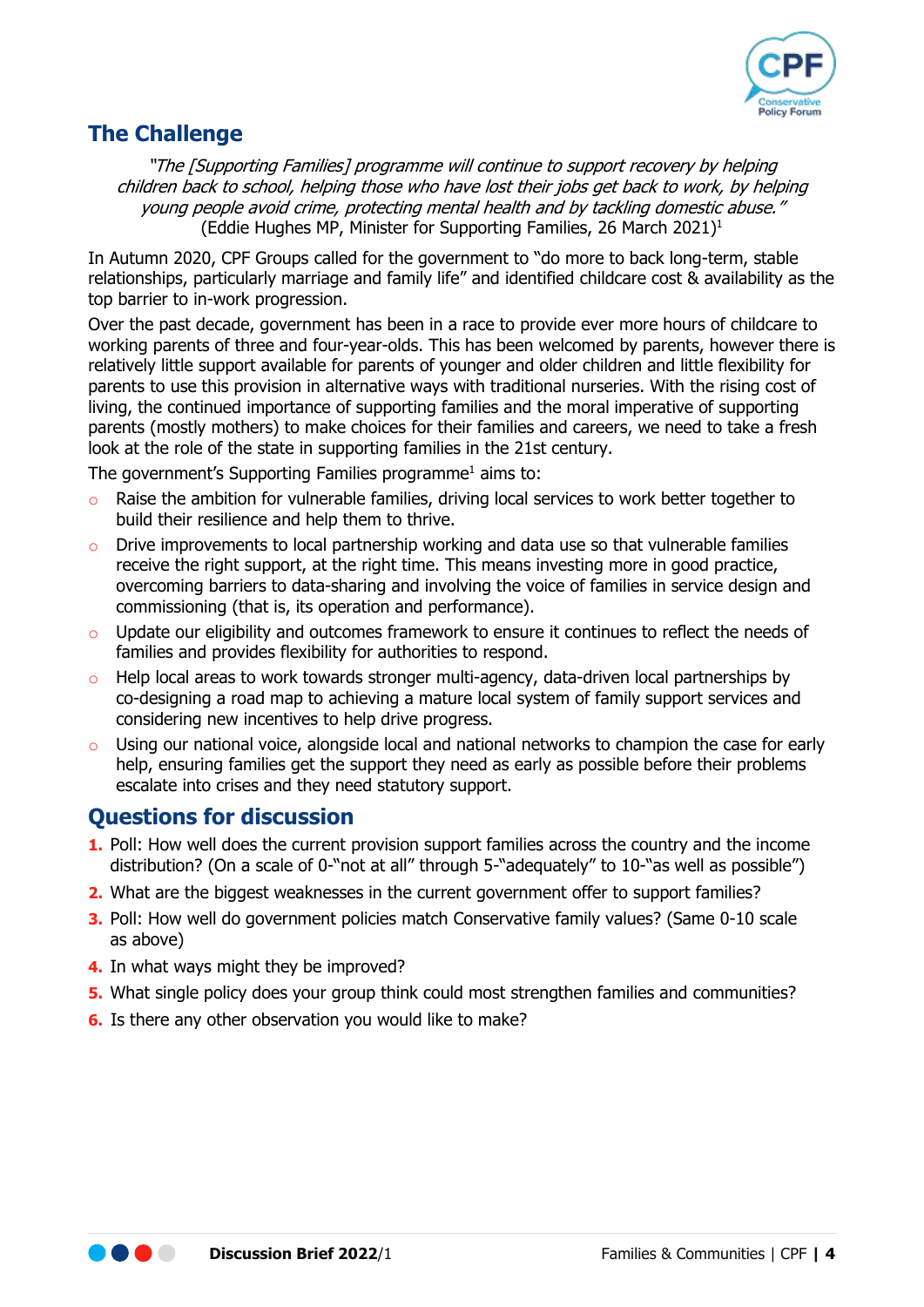

#### <span id="page-4-0"></span>**Recent Government Action & Plans**

"We want every family not just to avoid poor outcomes, but to thrive. We want to help them to build their resilience and community connections and empower them to find their own solutions to problems.["](#page-3-2) 1

- More than 1.21 million three-and four-year olds—nine in ten of them—and over 124,000 twoyear-olds are now benefiting from 15 hours of free childcare a week for 38 weeks of the year; and over 328,000 three-and four-year olds, those whose parents are in work, now receive a total of 30 hours of free childcare a week.<sup>2</sup>
- 282,000 families are now benefitting from the government's Tax-Free Childcare offer, reducing the cost of childcare for 329,000 children.<sup>3</sup>
- The government will deliver the "Action Areas" set out in the Early Years Healthy Development Review, encouraging all local authorities to publish a clear Start for Life offer for parents and carers, showing families what support they can expect to receive during the 1,001 critical days from conception to age two, and encouraging local authorities to make Family Hubs a place for families to access Start for Life services as well as advice and support with other issues.<sup>4</sup>
- An impact study which tracked the outcomes achieved by families supported by the Troubled Families programme between 2015 and 2018 highlighted its role in preventing high-cost statutory interventions. Compared to families with similar characteristics who had not been on the programme, the study found 19-24 months after starting to receive support the proportion of:
	- $\triangleright$  Children in care was found to have reduced from 2.5% to 1.7% (32% decrease);
	- ➢ Adults receiving custodial sentences fell from 1.6% to 1.2% (25% decrease);
	- ➢ Juveniles receiving custodial sentences fell from 0.8% to 0.5% (38% decrease);
	- $\triangleright$  Adults claiming Jobseeker's Allowance fell by 11%;
	- ➢ A cost benefit analysis showed the programme provides £2.28 of savings for every pound invested[.](#page-3-2)<sup>1</sup>
- In March 2020 the government launched the "Everyone In" scheme, whereby local authorities were asked to house immediately rough sleepers and those at risk of rough sleeping.<sup>[20](#page-6-0)</sup>
- Under the government's landmark Domestic Abuse Act, councils now have to find accommodation for people made homeless through domestic abuse, helping to ensure victims do not remain with their abuser for fear of not having a roof over their head.<sup>5</sup>
- Investing £2 billion over the next three years to tackle homelessness and rough sleeping, including support for households in England who are homeless or at risk of losing their home.<sup>6</sup>
- The Changing Futures programme will provide essential support and treatment in 15 local areas across England over the next three years for vulnerable adults facing a combination of homelessness, substance misuse, poor mental health, domestic abuse, or contact with the criminal justice system.<sup>7</sup>
- The Government's recent Prisons Strategy White Paper set out a plan to create 18,000 additional, modern prison places and up to 2,000 new temporary places—the biggest prisonbuilding programme in more than 100 years. The paper includes rigorous new literacy and numeracy standards, a job-matching service to find employment and new "Resettlement Passports", providing proper plans for all prisoners on release with all the things they need to start looking for work and to access vital support services in the community.<sup>8</sup>

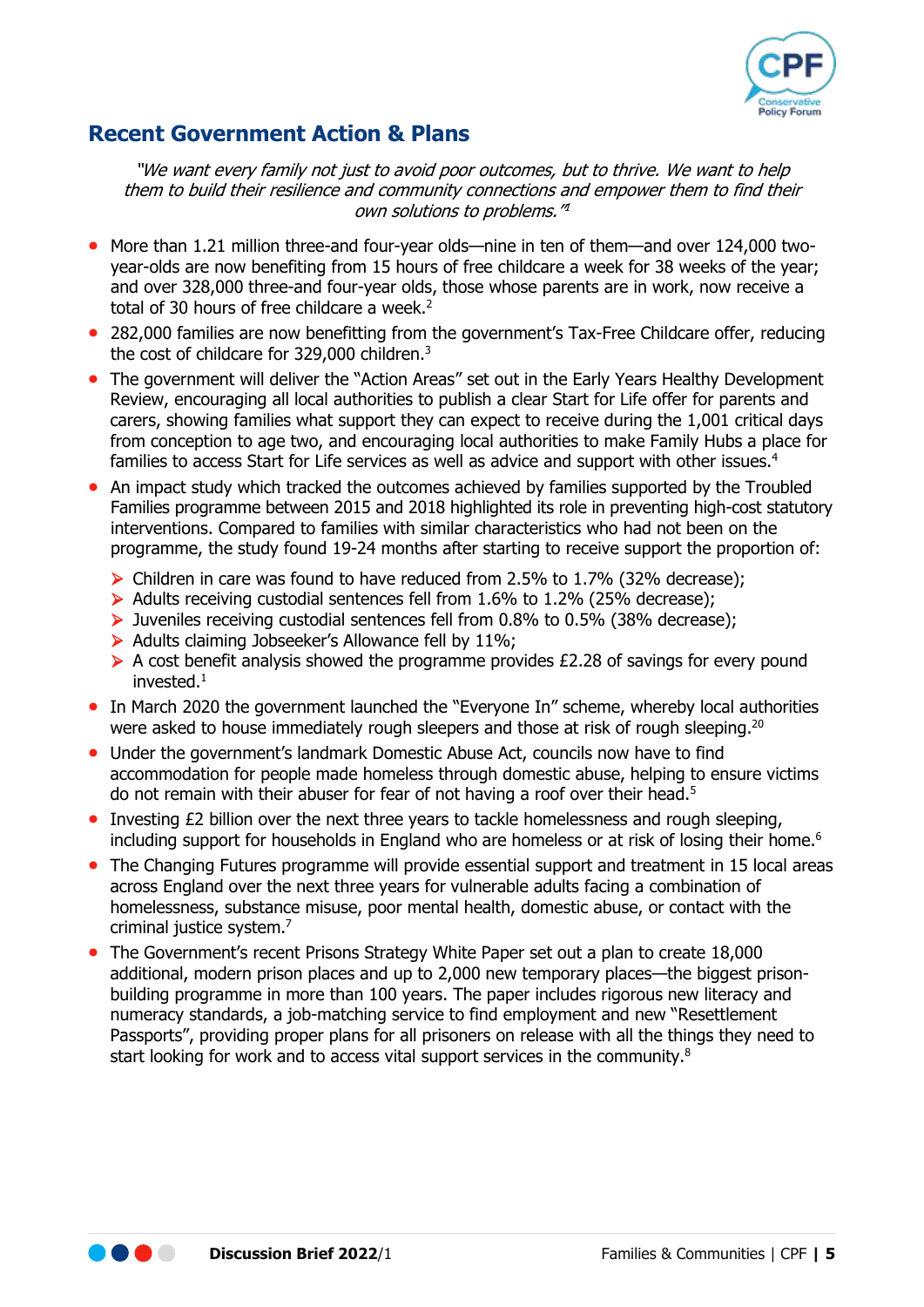

# <span id="page-5-0"></span>**Context: Charts and Data**

- Unpaid informal care provided by friends and family is essential to our society and the economy. In 2016, around 2 million adults in the UK received informal care. This is the equivalent of just over 4 million adult social care workers working every week of the year at their median weekly hours and was valued at £59.5 billion per year.<sup>9</sup>
- In 2018-19, over a quarter (29%) of all households were led by someone aged 65 or over: 6.9 million households in total. Nearly half of these (45%) were single-person households, more than twice the rate in younger age groups. Over 3.1 million adults aged 65 and over lived alone. The majority of these single adults  $(2.1 \text{ million})$  were women.<sup>10</sup>
- In 2020 to 2021, almost one in every twelve adults in England (8.6%) reported feeling lonely "often" or "always". Those single or widowed were at particular risk of experiencing loneliness more often. In addition, social renters were more likely to report that they were often or always lonely (17% compared with 6% of owner occupiers and 9% of private renters).<sup>11</sup>
- Around one in six (17%) adults experienced some form of depression in summer 2021 (21 July to 15 August); this is a decrease since early 2021 (21% during 27 January to 7 March) but is still above the levels prior to March 2020 (10%).<sup>12</sup>
- Children from the poorest 20% of households in the UK are four times as likely to have serious mental health difficulties by the age of 11 compared with those from the wealthiest 20% of households. Severe mental illness has been found to reduce life expectancy by 10 to 20 years.<sup>13</sup>
- Seven million working-age families (26%), containing 15.8 million people, are now entitled to claim Universal Credit, including five in every six lone parent families and 95% of lone parent renters.<sup>14</sup>

**Overall level of public spending received, and tax paid, as a percentage of net income (incl. households' benefits-in-kind from public services), by income decile, in 2021-22<sup>15</sup>**

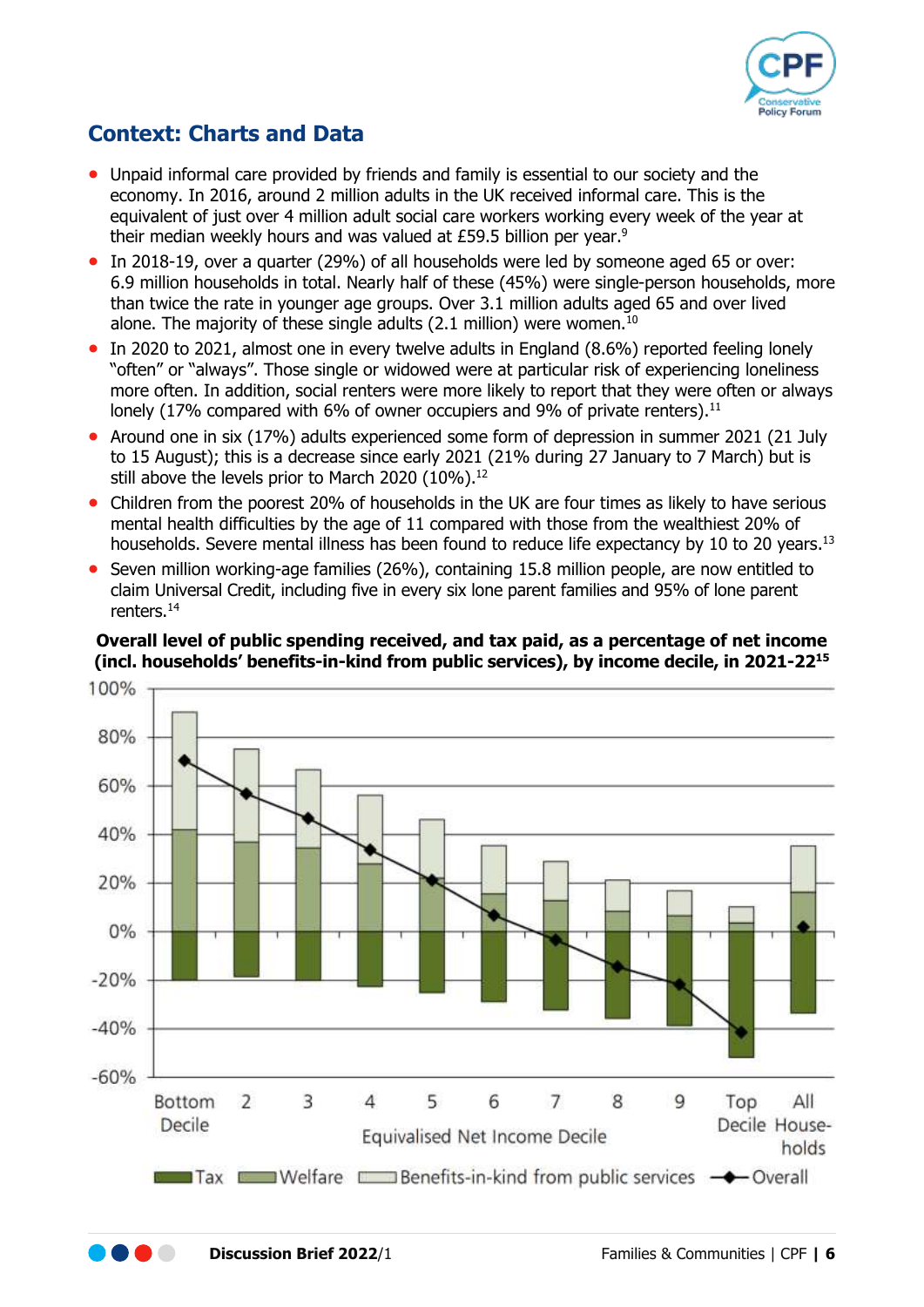<span id="page-6-0"></span>

- There are some 2.3 million victims of domestic abuse a year aged 16 to 74 (two-thirds of whom are women) and more than one in ten of all offences recorded by the police are domestic abuse related. The cost of domestic abuse is estimated to be approximately £66bn for victims of domestic abuse in England and Wales for the year ending March 2017.<sup>16</sup>
- At the start of 2022, there were just over 79,000 people in prison in England and Wales (96% of them men; 4.2% for less than 12 months), leaving a spare capacity of around 2,200 useable places.<sup>17</sup> The prison population is projected to increase to 98,500 by March 2026, largely as a result of the recruitment of an extra 23,400 police officers.<sup>18</sup>
- In June 2020, 34,830 households were assessed as homeless and therefore owed a relief duty; and 31,210 households were assessed as being threatened with homelessness, and therefore owed a prevention duty. A further 96,600 households were in temporary accommodation.<sup>19</sup>
- The number of people in England estimated to be sleeping rough on a given night in autumn fell in 2020 for the third year in a row from its peak in 2017 but remained higher than in 2010. Nearly half (44%) of all people sleeping rough are in London and the South East.<sup>20</sup>



#### **Estimated number of people sleeping rough on a single night in autumn in England since 2010[20](#page-6-0)**